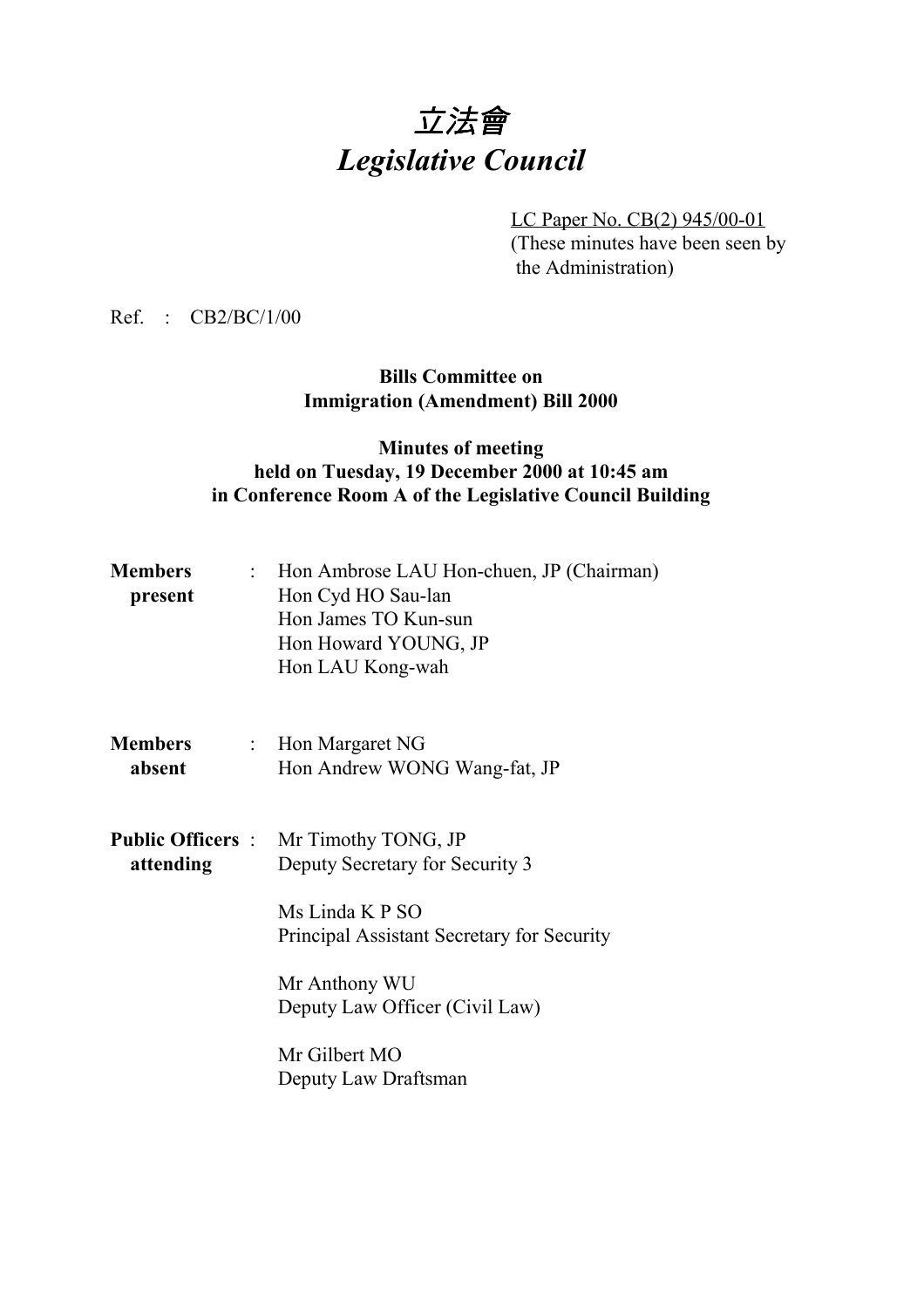|                               | Dr LAW Man-yee, Betty<br><b>Senior Chemist</b>               |
|-------------------------------|--------------------------------------------------------------|
|                               | Mr SIU Chung-kit<br><b>Assistant Director of Immigration</b> |
|                               | Mr TSOI Hon-kuen<br>Principal Immigration Officer            |
| Clerk in<br>attendance        | : Mrs Sharon TONG<br>Chief Assistant Secretary (2)1          |
| <b>Staff</b> in<br>attendance | : Mr Arthur CHEUNG<br>Assistant Legal Adviser 5              |
|                               | Mr Raymond LAM<br>Senior Assistant Secretary (2)5            |

#### Action

#### **I. Meeting with the Administration**

 Members noted that a further submission of Hong Kong DNA Chips Limited had been issued vide LC Paper No. CB(2)403/00-01 on 4 December 2000.

Administration's response to issues raised at the meeting on 28 November 2000 (LC Paper Nos. CB(2) 511/00-01(01) and CB(2) 541/00-01(01))

2. At the invitation of the Chairman, Deputy Secretary for Security 3 (DS for S3) briefed members on the Administration's paper on issues raised at the previous meeting. He said that the Legislative Council (LegCo) Panel on Security had been briefed on the proposed arrangements for genetic tests in September 1999, January and June 2000. The role of the Mainland authorities and the reasons for their participation in the genetic tests had also been explained at these meetings.

3. Miss Cyd HO said that the Administration had not explained why it was necessary for genetic tests to be conducted in two places. She asked why samples taken by the Mainland authorities could not be sent to Hong Kong so that the testing of samples of a family unit could be conducted in the same laboratory.

4. DS for S3 responded that conducting genetic tests in two places was one of the viable options in terms of technology. It was proposed after considering the procedural requirements. He pointed out that the American Association of Blood Banks (AABB) had stated in its letter of 4 December 2000 that collaborative DNA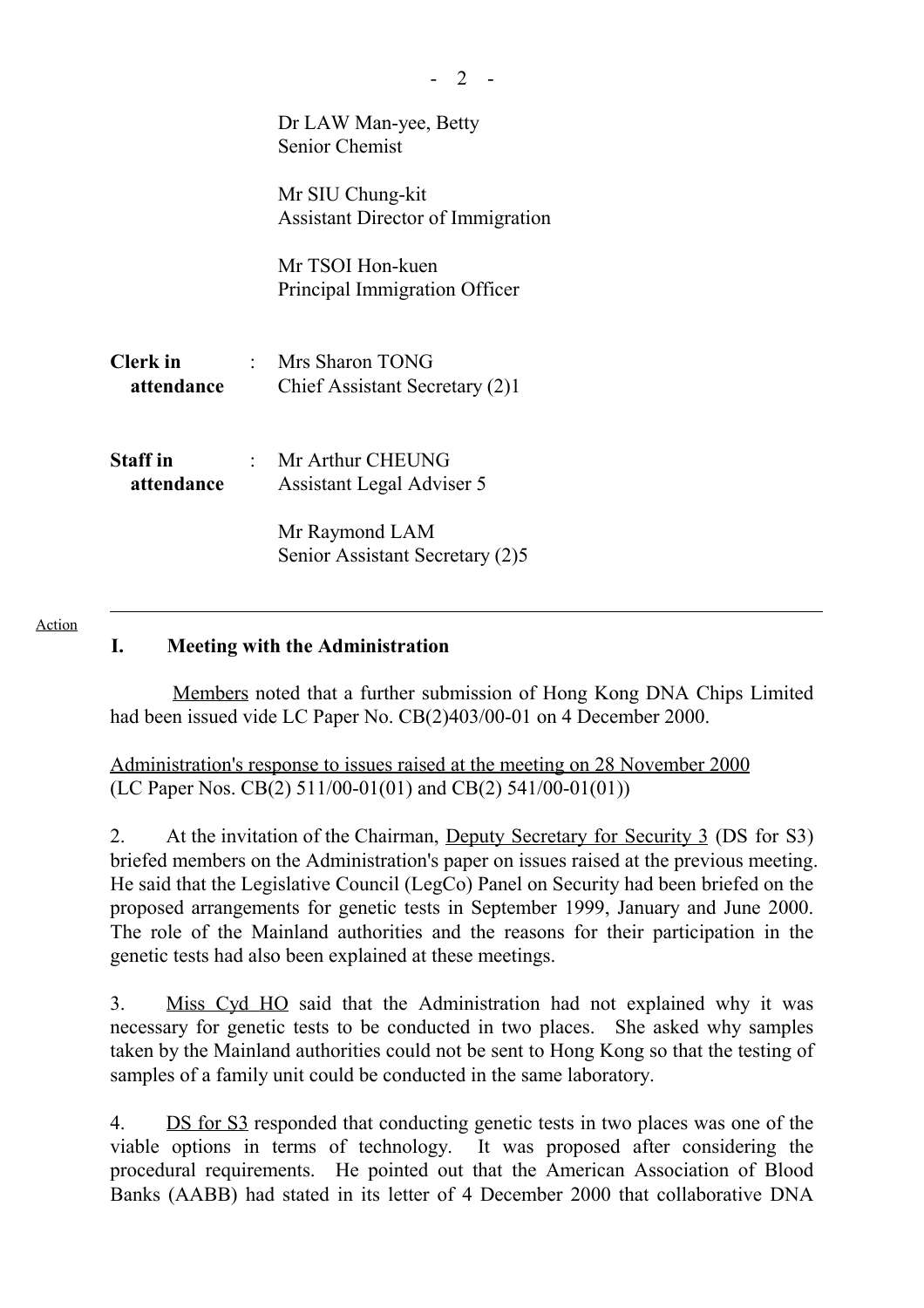testing by two or more laboratories was technologically viable and sound, although it was not usually adopted. He briefed members on the rationale for conducting the tests in two places as set out in the Administration's paper. He stressed that it was

- (a) be compatible with the procedures in respect of application for Certificate of Entitlement (C of E);
- (b) be closely monitored to prevent fraud; and

necessary for the proposed arrangements to -

(c) comply with the required technological standards.

5. DS for S3 said that although the genetic tests in respect of applications for C of E and One-way Permit could be conducted separately, this was not in the interest of an applicant because separate genetic tests would involve more cost and time. He added that the Director of Immigration (D of Imm) and the Mainland authorities responsible for processing One-way Permit applications had indicated that they would accept the result of a genetic test conducted in the prescribed manner. Miss Cyd HO asked whether the Administration had consulted C of E applicants before arriving at the conclusion that conducting genetic tests in two places was in the interest of applicants. She said that there were applicants who had undergone genetic tests in the past. These persons should therefore be consulted. DS for S3 responded that such consultation had not been made because no applicant had been required to take a genetic test in the past.

6. Miss Cyd HO said that the accreditation as referred to in the Administration's paper only covered genetic tests conducted in a single laboratory. It did not cover collaborative genetic testing by two laboratories. Referring to the third paragraph of the letter from AABB, she pointed out that AABB stated that wherever possible, the cells of all individuals in a family unit should be tested together in the same laboratory with the same trays or tray sets.

7. Senior Chemist (SC) responded that the third paragraph of AABB's letter was related to Human Leucocyte Antigens testing, which was different from DNA testing. She pointed out that AABB had stated in its letter of 4 December 2000 that collaborative DNA testing was technologically viable and sound. She said that the Government Laboratory and the Criminal Technology Division of the Guangdong Provincial Public Security Department (the Criminal Technology Division) would adopt the same technology and procedures which met international accreditation standard in conducting genetic tests.

8. Miss Cyd HO asked whether the Criminal Technology Division had received international accreditation. She said that if the public were more confident in accredited laboratories, internationally accredited private laboratories in Hong Kong should be allowed to conduct the genetic tests. The Government Laboratory should only conduct genetic tests in appeal cases. Mr LAU Kong-wah considered that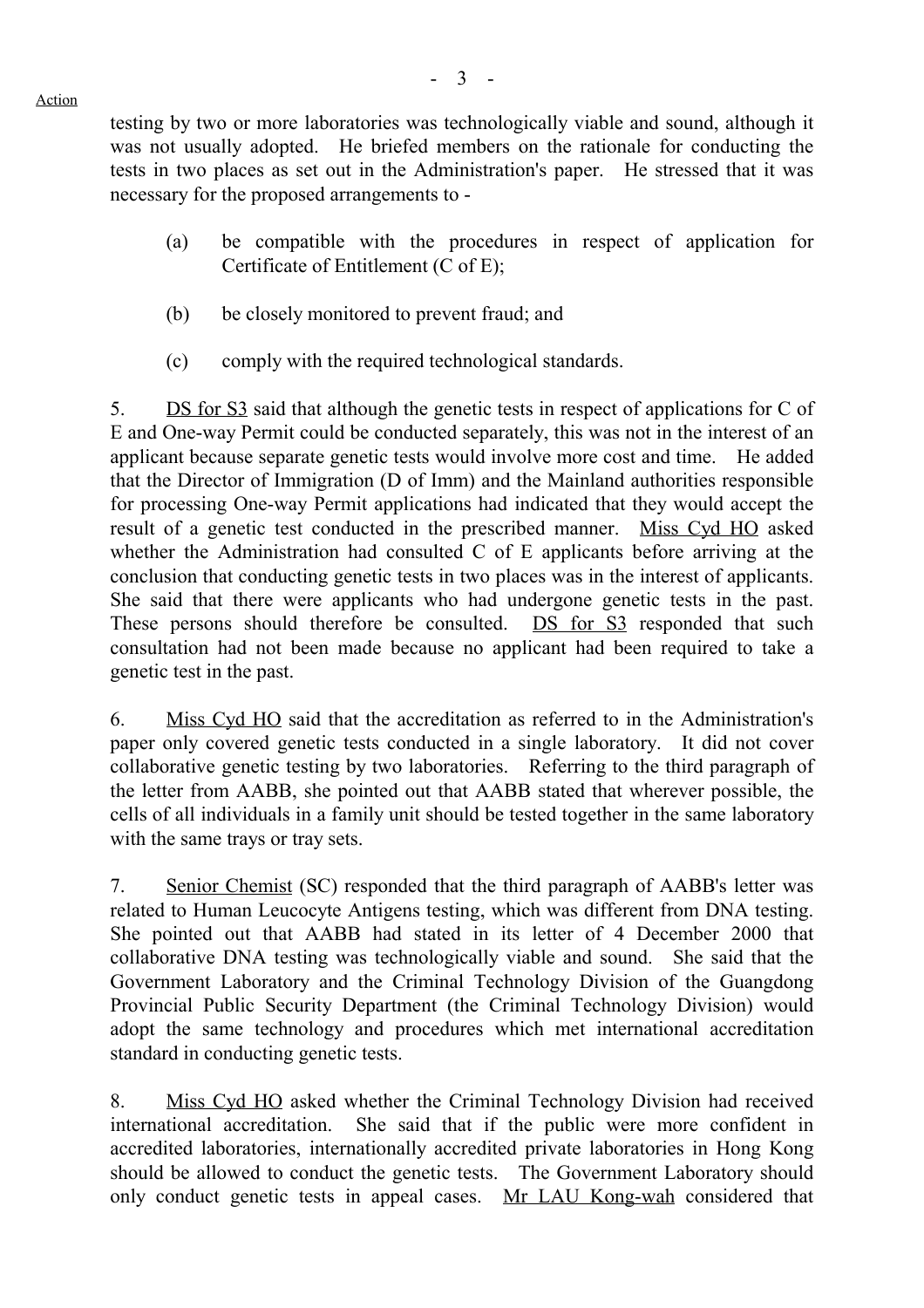genetic tests should not be conducted by private laboratories. He said that the examination of travel documents suspected to be forged was also carried out by the Government Laboratory.

9. SC responded that although the Criminal Technology Division had not received international accreditation, both the Government Laboratory and the Criminal Technology Division would adopt the same technology and procedures which met international accreditation standard. They would also adopt a comprehensive set of quality assurance measures to ensure the reliability and accuracy of results. SC said that under the proposed arrangements, the Government Laboratory and the Criminal Technology Division would adopt the following measures which were also suggested in the fourth paragraph of AABB's letter -

- (a) to use the same genetic systems, DNA technologies and reagents;
- (b) to provide training for laboratory personnel of the other side; and
- (c) to exchange 10% of the specimens for proficiency testing on an ongoing basis.

10. Mr LAU Kong-wah said that he had no doubt about the technological standard of the laboratory in the Mainland. He considered it unfair to assume that the technological standard of laboratories in the Mainland was inferior to that of laboratories in Hong Kong. Mr Howard YOUNG shared the same view. He said that conducting genetic tests in two places was an appropriate option under the principle of One Country Two Systems. It gave an applicant an additional chance to prove his claimed parentage when there was insufficient documentary evidence to substantiate his claimed parentage.

11. Mr LAU Kong-wah said that under the principle of One Country Two Systems, genetic tests had to be conducted in two places. Such an arrangement would also facilitate the monitoring of testing process by both sides. If genetic tests were to be carried out in one place, it would either be necessary to arrange family members living in the Mainland to come to Hong Kong for genetic tests or transport the samples taken in the Mainland to Hong Kong for testing. The former would involve complicated procedures whereas the latter might result in the samples being subject to variations during transportation. He recalled that the Hong Kong DNA Chips Limited had stated at the previous meeting that different conditions in the same laboratory, such as differences in time and the reagents used, might result in errors. If this were the case, the samples might be subject to more uncertainties in the transportation process. He added that the crux of the issue was whether one trusted the genetic tests conducted by both sides. In this connection, he was not entirely convinced about the reliability of the monitoring mechanism in the Mainland.

12. Miss Cyd HO said that Hong Kong DNA Chips Limited had only pointed out that differences in laboratory conditions might result in errors. It had suggested in its

Action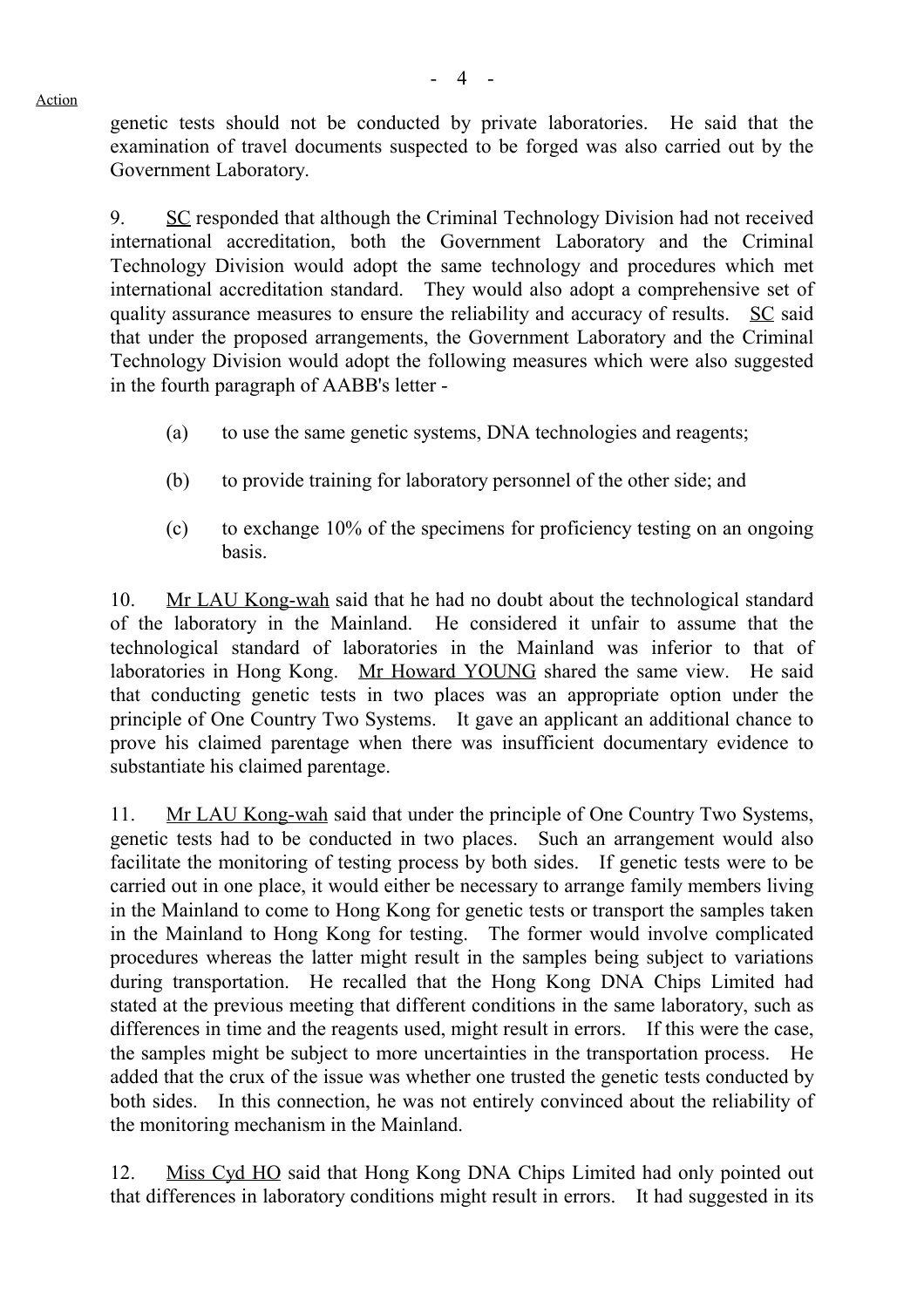Action

further submission that all samples should be transferred to a central sample collection centre in Hong Kong.

13. DS for S3 said that no mechanism could be absolutely foolproof. Nevertheless, steps would be taken to reduce errors as far as possible. He informed members that the six security measures and four safeguards to prevent fraud had already been discussed at the meeting of the LegCo Panel on Security on 1 June 2000. A certain percentage of the samples would also be exchanged for analysis by both sides. He stressed that monitoring by both sides was an important element of the proposed arrangements.

### Newspaper article of Mr LEE Kwan-to

14. Members noted a newspaper article, which was provided by Miss Cyd HO and tabled at the meeting, of a biochemist Mr LEE Kwan-to. Referring to the last paragraph of the article, Miss Cyd HO said that there was a multiplying effect in respect of errors in genetic tests which resulted in an initial error of 5% becoming 34.4% at the final stage of the test. She considered that as a number of academics and professionals had cautioned that human errors might occur if genetic tests were to be conducted in two places, the Administration should provide independent opinion from academics or professionals to support that conducting genetic tests in two places was the best option.

(*Post-meeting note* : The newspaper article tabled at the meeting was issued to members vide LC Paper No. CB(2) 553/00-01(01) on 20 December 2000.)

15. DS for S3 said that the Administration had not stated that conducting genetic tests in two places was technologically the best option. However, it considered that the arrangement was equally viable and sound in comparison with other options. It would facilitate mutual monitoring, enable applications to be processed expeditiously and cost less for applicants. There were full justifications for conducting genetic tests in two places. He said that as the proposed arrangement would facilitate monitoring by both sides and hence prevent fraud, human errors would be reduced. On the other hand, there was no evidence that the testing of samples of a family unit in the same laboratory would necessarily reduce errors and facilitate the prevention of fraud.

Adm

16. Mr James TO requested the Administration to provide a written response to the points raised in the article of Mr Kenneth LEE. Miss Cyd HO requested the Administration to also provide a written response to the points raised in the letter of AABB. DS for S3 agreed. He hoped that members could forward questions relating to the technological aspects of the Bill to the Administration for a comprehensive written response so that discussions on the technological aspects of the Bill could be concluded at the next meeting. Mr TO said that it was inappropriate for the Administration to require the Bills Committee to conclude its deliberations on technological aspects at the next meeting, especially given that the challenge made in the article of Mr Kenneth LEE was a fundamental one.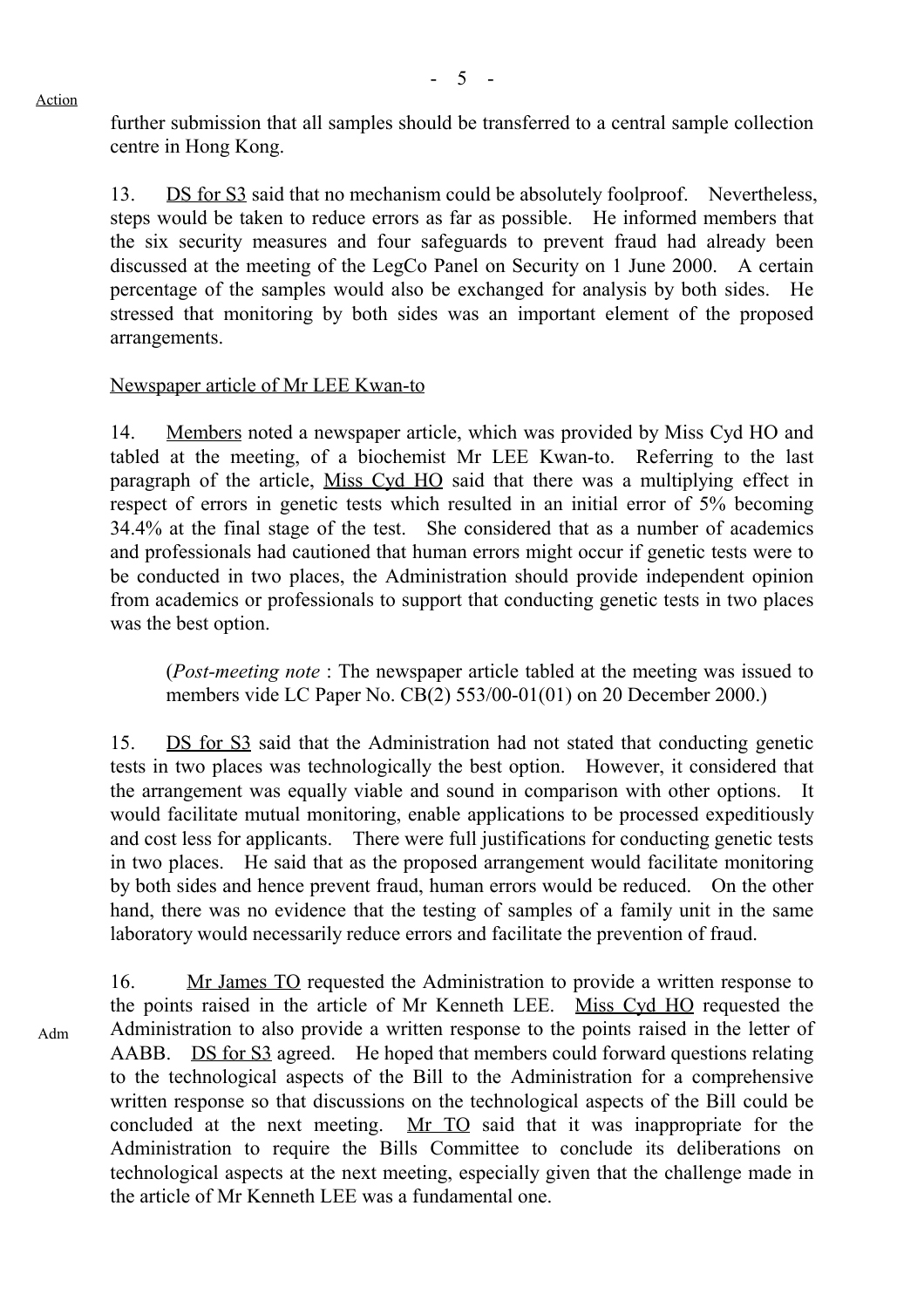17. Mr LAU Kong-wah asked about the steps that would be taken by the relevant authorities in Hong Kong and the Mainland when there was an error in the genetic tests conducted in two places resulting in an adverse impact on the applicant. He also asked whether an applicant would be required to pay a fee for a re-test under such circumstances. DS for S3 responded that if such an error occurred, the Government Laboratory and the Criminal Technology Division would be responsible for rectifying the problem. The applicant would not be required to pay any fee for any re-test under such circumstances.

18. Mr Howard YOUNG asked whether samples would be exchanged for testing by both sides for cross checking when the results were inconsistent. SC responded that under such a situation, tests might be conducted on more loci. Whether the samples would be exchanged for testing would depend on the circumstances of each case.

19. At members' request, <u>DS for S3</u> agreed to explain at the next meeting the steps,<br>Adm including the re-test arrangements, that would be taken by the relevant authorities in Hong Kong and the Mainland when an error arising from genetic tests conducted in two places resulted in an adverse impact on an applicant.

20. Miss Cyd HO asked whether different types of errors in different laboratories might lead to the conclusion of no parentage. SC responded that under such a situation, the results might be inconclusive. The accumulation of errors would usually occur when the same kind of error occurred in separate tests. She added that there were a number of indicators on whether a genetic test had gone wrong. Miss HO said that professionals in the relevant field should be invited to give independent views in this respect. SC responded that AABB had already provided independent and unbiased views. It had stated in its letter of 4 December 2000 that recent advances in DNA molecular-based testing had resulted in less subjectivity and more control over results, thus making collaborative DNA testing between two or more designated laboratories technologically viable and sound. AABB had also pointed out that although collaborative testing was not a common practice, it had been accepted by courts in the United States in the past.

21. Mr James TO said that the proposed arrangement of conducting genetic tests in two places would be unacceptable if an error in the tests could result in a claimed parentage to be wrongly confirmed or wrongly denied.

Administration's position on the proposed section 2AB(8) of the Immigration Ordinance (IO) (LC Paper No. CB(2) 328/00-01(01))

22. DS for S3 introduced the paper on D of Imm's power under the proposed section 2AB(8) of IO to draw adverse inferences against persons who refused to undergo genetic tests in the prescribed manner. He said that there was a need for a prescribed test, otherwise there would be no control over the integrity of the test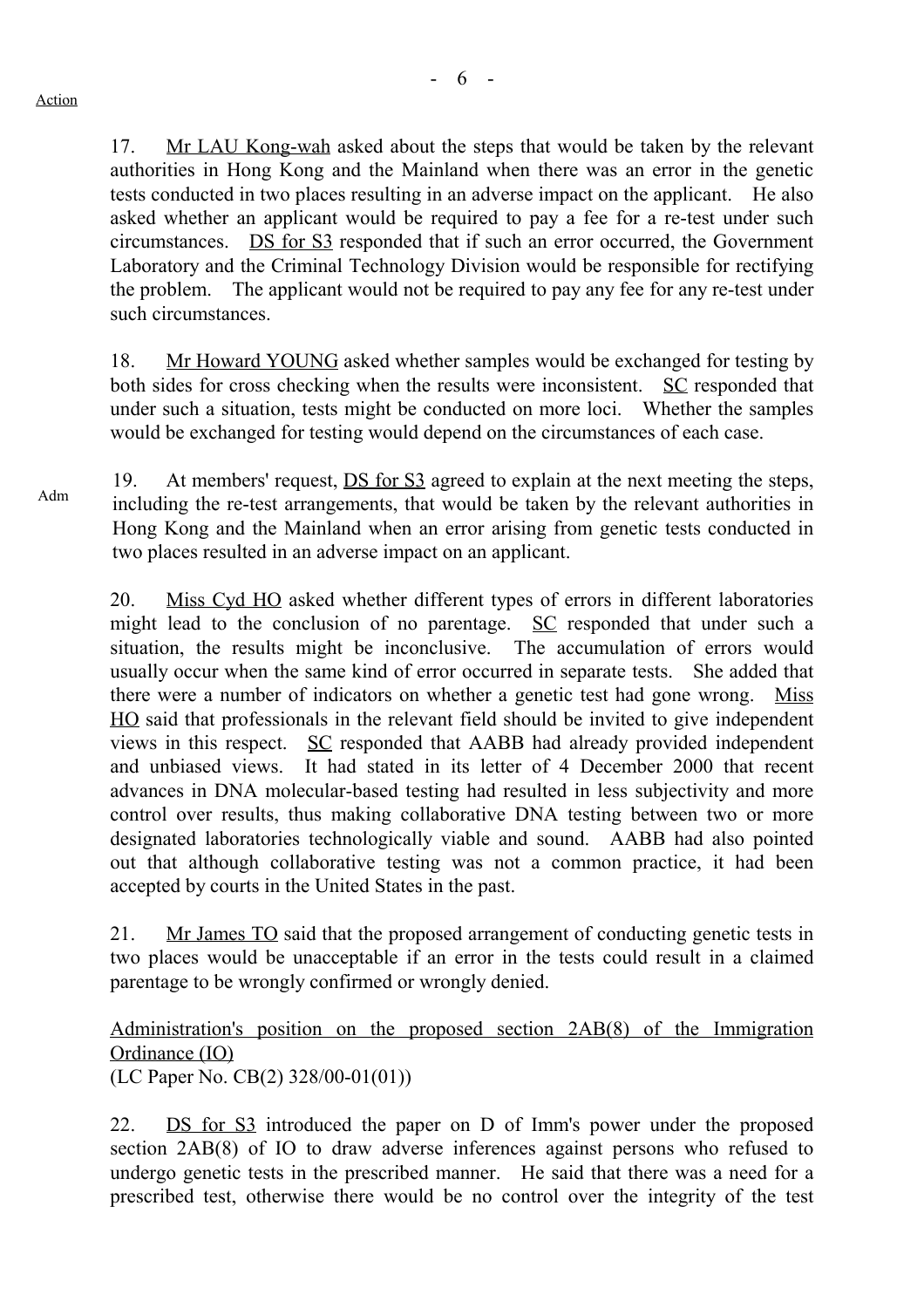procedure and reliability of test results. The proposed section 2AB(8) should therefore be retained. However, consideration could be given to amending the proposed section along the line that D of Imm might draw appropriate or reasonable inferences, including adverse inferences, from the failure of an applicant or his parent to take a genetic test in the prescribed manner.

23. Miss Cyd HO said that adverse inferences should not be drawn merely for failure to undergo genetic tests. D of Imm should at most conclude from such failure that there was insufficient evidence to substantiate the claimed parentage. Mr James TO shared the same view. He said that the Democratic Party considered that D of Imm should not draw adverse inferences on an applicant due to his parents' failure to undergo a genetic test. A person's application for C of E should not be affected by his or her claimed parent's failure to undergo a genetic test.

24. Mr James TO said that the proposed section 2AB(8) as presently drafted seemed to indicate that the results of prescribed genetic tests would be acceptable whereas the results of genetic tests conducted by private laboratories would not be acceptable.

25. Deputy Law Officer (Civil Law) said that from an evidential point of view, it would be very difficult to prove that the results of genetic tests conducted by a private laboratory were unacceptable. The proposed section sought to make it clear to applicants that those who chose not to take the prescribed test, including those who took a genetic test on their own, might result in adverse inferences being drawn by D of Imm on their applications. He added that depending on the reasons for not taking the prescribed tests, D of Imm might or might not draw adverse inferences from the non-compliance. Deputy Law Draftsman added that an applicant would not be worse off with the proposed section 2AB(8), as a genetic test would only be required when documentary evidence was insufficient to substantiate the claimed parentage.

26. Mr Howard YOUNG said that the proposed section 2AB(8) might be amended along the line that where documentary evidence was insufficient to prove the claimed parentage, an applicant could prove his claimed parentage by means of taking a prescribed genetic test. This would avoid the use of the words "adverse inferences".

#### **II. Date of next meeting**

27. Members agreed that the next meeting be scheduled for 19 January 2001 at 4:00 pm to continue discussion with the Administration.

28. The meeting ended at 12:55 pm.